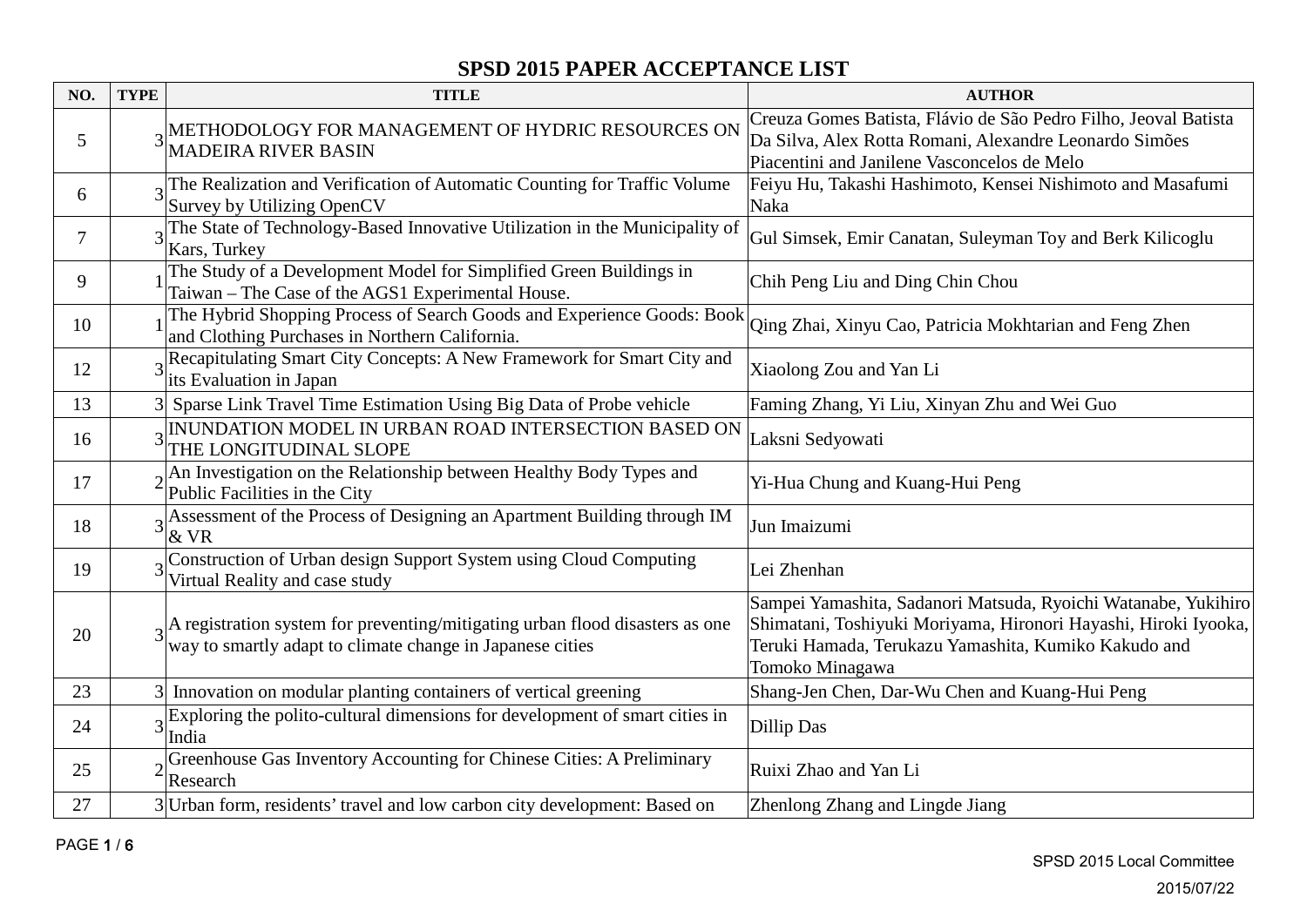| NO. | <b>TYPE</b> | <b>TITLE</b>                                                                                                                                                             | <b>AUTHOR</b>                                               |
|-----|-------------|--------------------------------------------------------------------------------------------------------------------------------------------------------------------------|-------------------------------------------------------------|
|     |             | traffic survey in Suzhou city                                                                                                                                            |                                                             |
| 28  |             | Cloud-based Virtual Reality for Online Collaboration in One Foundation<br>Disaster Prevention Park Planning and Design                                                   | Yuanyi Zhang, Zhenjiang Shen and Kai Wang                   |
| 29  |             | Research on the Construction and Development Mode of New District in<br>3 Fujian and Taiwan from Perspective of Regional Cooperation: A Case Study<br>of Pingtan, China  | Ninglong You, Zhenjiang Shen and Fumihiko Kobayashi         |
| 30  |             | al Preliminary Comparative Study on Subtropical Ecological Community<br><b>Indicators</b>                                                                                | Ying-Ming Su and Shu-Chen Huang                             |
| 33  |             | Century-old Taipei City Planning and Multicultural symbolic imagery<br>Change.                                                                                           | Han-Yun Chang and Lih-Yau Song                              |
| 34  |             | Current Situation and Problems of China's Provincil and City Level GHG<br><b>Inventory: A Literature Review</b>                                                          | Hui Qian, Qiwen Liu and Yan Li                              |
| 35  |             | 3The Research of Elderly People's Social Support and Walking Environment<br>by Global Positioning System- A Case Study of Taipei Xinyi District                          | Shu-Ying Tsai, Ting-Yueh Chen and Chuan- Jen Ning           |
| 38  |             | 3 Urban Risk Assessment under Climate Change: The Case Study of Thailand                                                                                                 | Sutee Anantsuksomsri, Nij Tontisirin and Wijitbusaba Marome |
| 40  |             | A Multi-agent based Simulator of Evacuation Activities Considering Mutual<br>3 Assistance for Exploring Community-based Activities for Earthquake<br>Disaster mitigation | Kazuki Karashima, Akira Ohgai and Atsushi Motose            |
| 41  |             | Emerging E-Commerce Industrial Clusters in Rural China: Multi-scale<br>Embeddedness, ANT Approach and the Case of Dongfeng Village                                       | Min Zhang, Guo Chen and Yinchao Yang                        |
| 43  | 3           | Building Resilient Cities through Community Empowerment: Principles and<br>Strategies                                                                                    | Yung-Jaan Lee                                               |
| 45  |             | 1 The Influence of ICT on social networks of urban residents in Nanjing China Jianxi Feng and Feng Zhen                                                                  |                                                             |
| 46  |             | Landscape Character Assessment for Area Management of National<br>Territory—Example Study of Kanto-Koshinetsu Region, Japan—                                             | Kyungrock Ye, 衛 小荒井, Takayuki Nakano and 佑輔 水内              |
| 47  |             | Detecting the urban functional areas with daily taxi trip data: The example<br>of Xiamen City, China                                                                     | Longzhu Xiao and Wangtu Xu                                  |
| 51  |             | 1 The Analysis of Green Innovation Capability In Hubei Province                                                                                                          | Huan Liu and Jing Ma                                        |
| 54  |             | Pottery Housing Transforming after The Earthquake as Adaptation on<br>Tourism Globalization Based on Gender Perspective                                                  | Mila Karmilah and Wiendu Nuryanti                           |
| 56  |             | Comparing The Cultural Landscape's Concept - Case Study in Indonesia<br><b>Cities</b>                                                                                    | Wahyu Utami                                                 |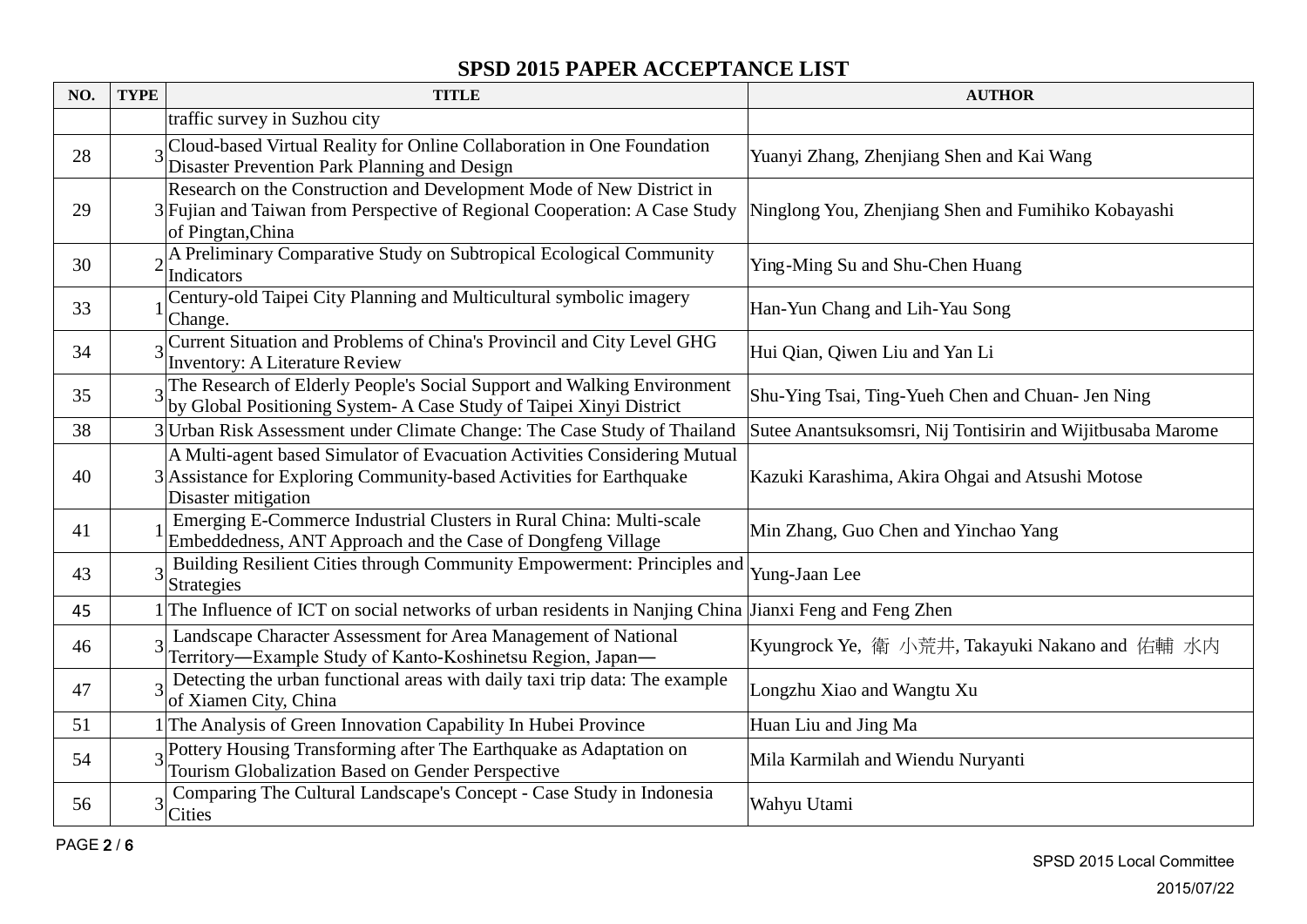| NO. | <b>TYPE</b> | <b>TITLE</b>                                                                                                                                                                                                              | <b>AUTHOR</b>                                   |
|-----|-------------|---------------------------------------------------------------------------------------------------------------------------------------------------------------------------------------------------------------------------|-------------------------------------------------|
| 58  |             | 2 Spatial Network and Crime Occurrence                                                                                                                                                                                    | Jung-Hun Cho, Tae-Heon Moon and Sun-Young Heo   |
| 59  |             | 3 Modular planting containers of innovation                                                                                                                                                                               | Shang-Jen Chen, Lih-Yau Song and Kuang-Hui Peng |
| 60  |             | Study on the Construction of Evaluation Index framework of Smart City<br>Based on Intelligent Urbanism                                                                                                                    | Kuan Hua Huang and Jen-Te Pai                   |
| 61  |             | $\frac{1}{3}$ The contribution of mixed-use space to sustainable communities — case<br>study of the community of Huaqingjiayuan in Beijing                                                                                | Qingchun Li.                                    |
| 62  |             | 3 Protection and restoration of traditional building in Guifeng village based on<br><b>BIM</b>                                                                                                                            | Ying Zhang and Suling Bai                       |
| 63  |             | 3 Urban Spatial Strategies for Mitigating Heat Island Effect in Taipei City                                                                                                                                               | Ching-Chuan Lin                                 |
| 66  |             | The economic activity of cities implied by POI                                                                                                                                                                            | Zening Xu and Xiaolu Gao                        |
| 67  |             | Interaction and Integration of Cultural Inheritance, Ecotourism, and<br>3 Industrial Development: Strategies, Mechanisms and Spatial Practice of The<br>Amis Dietary Culture Transformed into Creativity Living Industry. | Yi-Su Chen and Li-Wei Liu                       |
| 68  |             | 1 Multi-objective evaluation methods on urban transportation efficiency                                                                                                                                                   | Jue Ji and Xiaolu Gao                           |
| 69  |             | 1 Design of Land Use Planning Model of Green TOD                                                                                                                                                                          | Jen-Hua Liu, Jen-Te Pai and Jen-Jia Lin         |
| 70  |             | 2A Comparison on the Present Government Procurement Act and Act for<br>Promotion of Private Participation in Infrastructure Projects in Taiwan                                                                            | Po-Wen Huang                                    |
| 71  |             | ABU DHABI'S NEW BUILDING TYPOLOGIES; BEYOND THE<br><b>TRANSIT CITY</b>                                                                                                                                                    | Mohamed El Amrousi                              |
| 72  |             | 3The UAE's Challenging Path to Urban Sustainability: Abu Dhabi Case Study Paolo Caratelli and Maria Alessandra Misuri                                                                                                     |                                                 |
| 73  |             | SPACE CONSOLIDATION OF TOURISM VILLAGE BASED ON<br>3 PATEMBAYAN CONCEPT CASE STUDY : VILLAGES SUROUND<br><b>BOROBUDUR TEMPLE</b>                                                                                          | Suzanna Sari                                    |
| 74  |             | 1 A LUTI Model for Beijing Metropolitan Area                                                                                                                                                                              | Fangqu Niu                                      |
| 75  |             | The Urban Sustainable Development Path under the New Normal<br>Background                                                                                                                                                 | Que Chen and Chunye Zhang                       |
| 76  |             | Research on Eco-efficiency of Industrial Park in Taiwan with Data<br><b>Envelopment Analysis</b>                                                                                                                          | Jen-Te Pai and Wan Wen Liao                     |
| 77  |             | Landscape management for multifunctional urban green space: approaches<br>for community involvement in management of urban green space                                                                                    | Wenzheng Shi                                    |
| 78  |             | 1 Keys to Renovate B&B houses to meet Green Building standard                                                                                                                                                             | Sunny Lee and Shuying Tsai                      |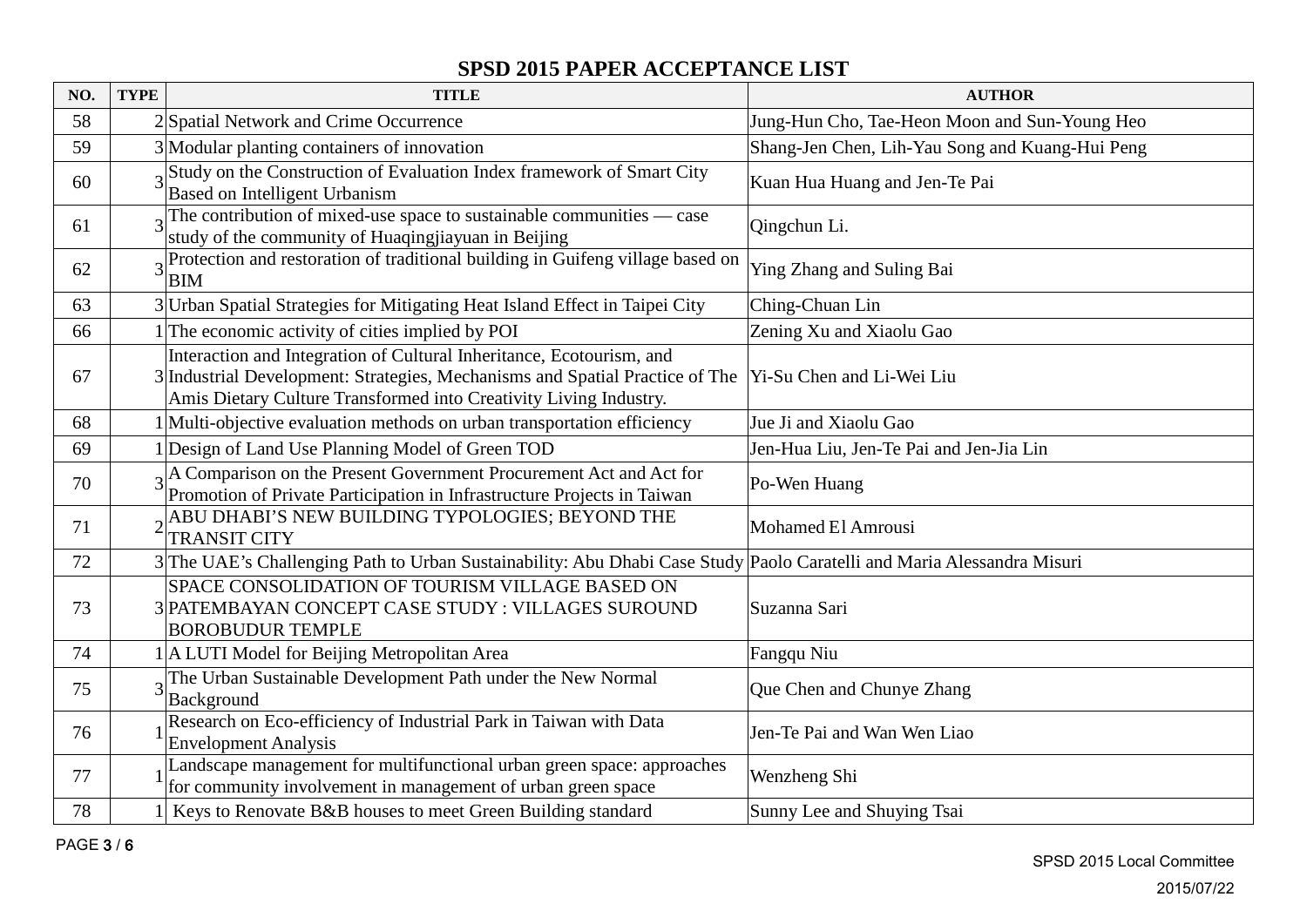| NO. | <b>TYPE</b> | <b>TITLE</b>                                                                                                                                                       | <b>AUTHOR</b>                                                              |
|-----|-------------|--------------------------------------------------------------------------------------------------------------------------------------------------------------------|----------------------------------------------------------------------------|
| 79  |             | An Analytical overview of Urban Development Plans in Dubai "A<br>sustainable Development Approach"                                                                 | Seyed Ahmad Reza Yekani Fard                                               |
| 80  |             | 3 Capturing Local Environmental Units for Natural Disasters Avoidance;<br>Using Historical Land Use Assessment and Natural Condition Assessment                    | Gen Shintaku, Ryoga Nishioka and Misato Uehara                             |
| 81  |             | An Analysis of Taipei City's Bicycle Safety to Explore Strategies Improving<br>the Urban Design.                                                                   | Jen-Te Pai and Pin-Yi Liu                                                  |
| 82  |             | Green-energy water-autonomous greenhouse system: An<br>3 alternative-technology approach towards a sustainable smart-green vertical<br>greening in smart city      | Paiyao Hung and Kuanghui Peng                                              |
| 83  |             | 3 A Study of of Intelligent Science Park Strategies                                                                                                                | Ming-Ling Yang and Hung Nien Hsieh                                         |
| 84  |             | LOCAL IDENTITY ASSESMENT IN HERITAGE TOURISM<br>3 DEVELOPMENT (CASE STUDY: PESAREAN AER MATA AROSBAYA<br><b>BANGKALAN MADURA)</b>                                  | Katherine Elvira, Endang Titi Sunarti Darjosanjoto and Murni<br>Rachmawati |
| 87  |             | 3 Water infrastructure and land use smart planning. Mc-SDSS approach                                                                                               | Michele Grimaldi, Isidoro Fasolino and Vincenzo Pellecchia                 |
| 88  |             | THE APPLICATION OF REMOTE SENSING AND LOGISTIC<br>1 REGRESSION MODEL TO THE ANALYSIS OF THE GROWTH OF<br>SULEJA AND ITS ENVIRONS, NIGERIA.                         | Abdul Husaini                                                              |
| 91  |             | The conflict around the military brownfield project in the Canadian Capital:<br>1 Tension between local and global conceptions of sustainable urban<br>development | Kenza Benali                                                               |
| 92  |             | $3$ The Effect of Star School Districts on Residential Property Prices in the<br><b>Chinese Context</b>                                                            | Linchuan Yang, Yunyi Zhang, Ziwei Ye and Bo Wang                           |
| 94  |             | The research on service system of smart community: a case study of<br>Yishanwan community planning                                                                 | Li Juan and Dang Anrong                                                    |
| 95  |             | 3Dilemma and key crack field of the urbanization in Central China                                                                                                  | Zhan Chen, Yaping Huang and Xiao Shen                                      |
| 97  |             | The Effective Utilization as Parks of Abandoned Railway Sites in Korea                                                                                             | Seung-Hong An                                                              |
| 98  |             | Urban Form and Household Photovoltaic Electricity Generation -                                                                                                     | Jiang Qian Ying                                                            |
| 99  |             | 3A Research on Community Construction and Characteristic Shaping in<br>Town-The Case of Xiao-Chi of Hubei                                                          | Wang Zhiyong, Yang Liu, Jia Yanfei and Wang Shuxian                        |
| 100 |             | Study on the Promotion of Underground Electrical Distribution Systems -<br>Comparison between Taipei and Tokyo                                                     | Hong-Wei Hsiao and Mei-Yin Kuan                                            |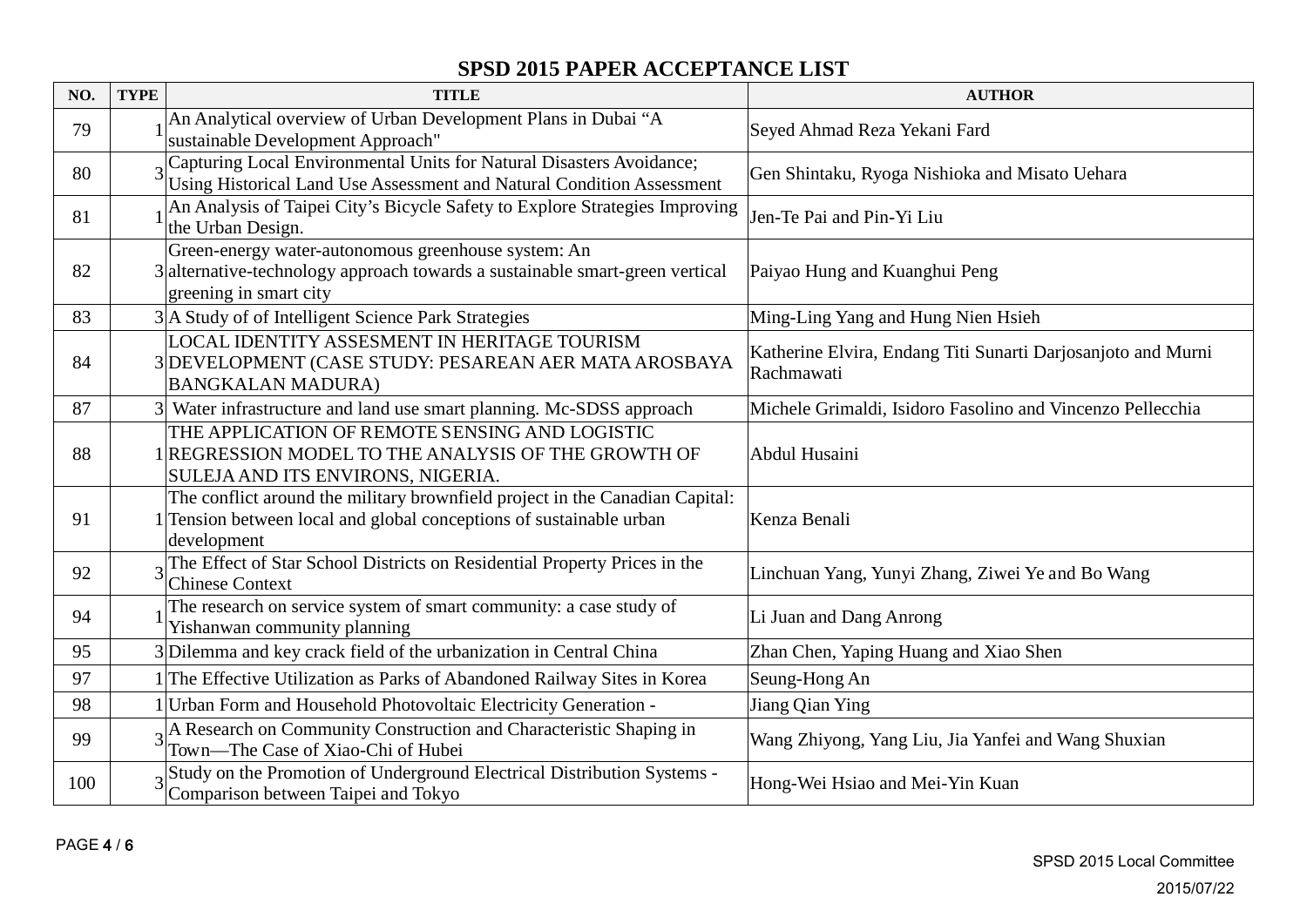| NO. | <b>TYPE</b> | <b>TITLE</b>                                                                                                                                                                                                                                                    | <b>AUTHOR</b>                                          |
|-----|-------------|-----------------------------------------------------------------------------------------------------------------------------------------------------------------------------------------------------------------------------------------------------------------|--------------------------------------------------------|
| 101 |             | GIS methodology for urban green network spatial analysis utilising<br>voluntary survey data: Auckland, New Zealand                                                                                                                                              | Tracey Taylor and Zhenjiang Shen                       |
| 102 |             | Domestic investment-induced urbanization in Inland China in the era of<br>globalization: Case study of the Changzhutan (CZT) region                                                                                                                             | Lizhu Dai and Guicai Li                                |
| 103 |             | 3 Landscape management for multifunctional urban green space: approaches<br>for community involvement in management of urban green spaces                                                                                                                       | Wenzheng Shi                                           |
| 104 |             | SMART MOBILITY SOCIETY AND CITIES - HEALTH, INCLUSION<br>AND ASSISTED LIVING: ANALYSIS AND CHALLENGES                                                                                                                                                           | Venkata Nagavarma Dr. Alluri                           |
| 105 |             | The Study of a Development Model for Simplified Green Buildings in<br>Taiwan - The Case of the AGS1 Experimental House                                                                                                                                          | Chihpeng Liu and Dingchin Chou                         |
| 106 |             | Analysis of the relationship between the residential distribution of the elderly<br>1 and the accessibility to food facilities in terms of energy load: A case study in Tatsuya Suzuki, Tohru Yoshikawa and Ryo Sanuki<br>Hachioji City in the suburbs of Tokyo |                                                        |
| 107 |             | 1 Visualization tool of urban structure using statistical data                                                                                                                                                                                                  | Kentaro Akahoshi and Norimitsu Ishii                   |
| 108 |             | In Search for Identity, a Qualitative Comparison of Some Urban<br>Development Examples from UAE                                                                                                                                                                 | Rim Meziani and Apostlos Kyriazis                      |
| 109 |             | <sub>2</sub> A Study of Winter Wind Environment Comfort in Courtyard of Vernacular<br>Architecture - A Case Study of Tulou Fuyu Building in Fujian Yongding                                                                                                     | Ying-Ming Su and Hui-Ting Chang                        |
| 111 |             | Century-old Taipei City Planning and Multicultural symbolic imagery<br>Change(The new text)                                                                                                                                                                     | Han-Yun Chang and Lih-Yau Song                         |
| 112 |             | 2 Road Network and Crime                                                                                                                                                                                                                                        | Jung-Hun Cho, Tae-Heon Moon and Sun-Young Heo          |
| 113 |             | $\alpha$ <sup>D</sup> Prospective living arrangement of China's urban elderly and an ABS model<br>for elderly care needs                                                                                                                                        | Yan Bq, Xiaolu Gao and Yan Bq                          |
| 114 |             | A multi-agent based Simulator of Evacuation Activities Considering Mutual<br>3 Assistance for Exploring Community-based Activities for Earthquake<br><b>Disaster Mitigation</b>                                                                                 | Kazuki Karashima and Akira Ohgai                       |
| 115 |             | 2 Keys to Renovate B&B Houses to Meet Green Building Standards                                                                                                                                                                                                  | Sunny Lee and Shu-Ying Tsai                            |
| 116 |             | Addressing Heat Island Issue in a Desert City: Striving towards<br>sustainability                                                                                                                                                                               | Abdulelah Almayouf                                     |
| 117 |             | 3 The Challenging Path to Urban Sustainability - Urban Growth and Future<br>Strategies in UAE                                                                                                                                                                   | Paolo Caratelli and Maria Alessandra Misuri            |
| 118 |             | 2 Urban Regeneration in Smart City-Case Study of TaipeiTech University                                                                                                                                                                                          | Sheng-Ming Ryan Wang, Chieh Ju Huang and Kuanghui Peng |